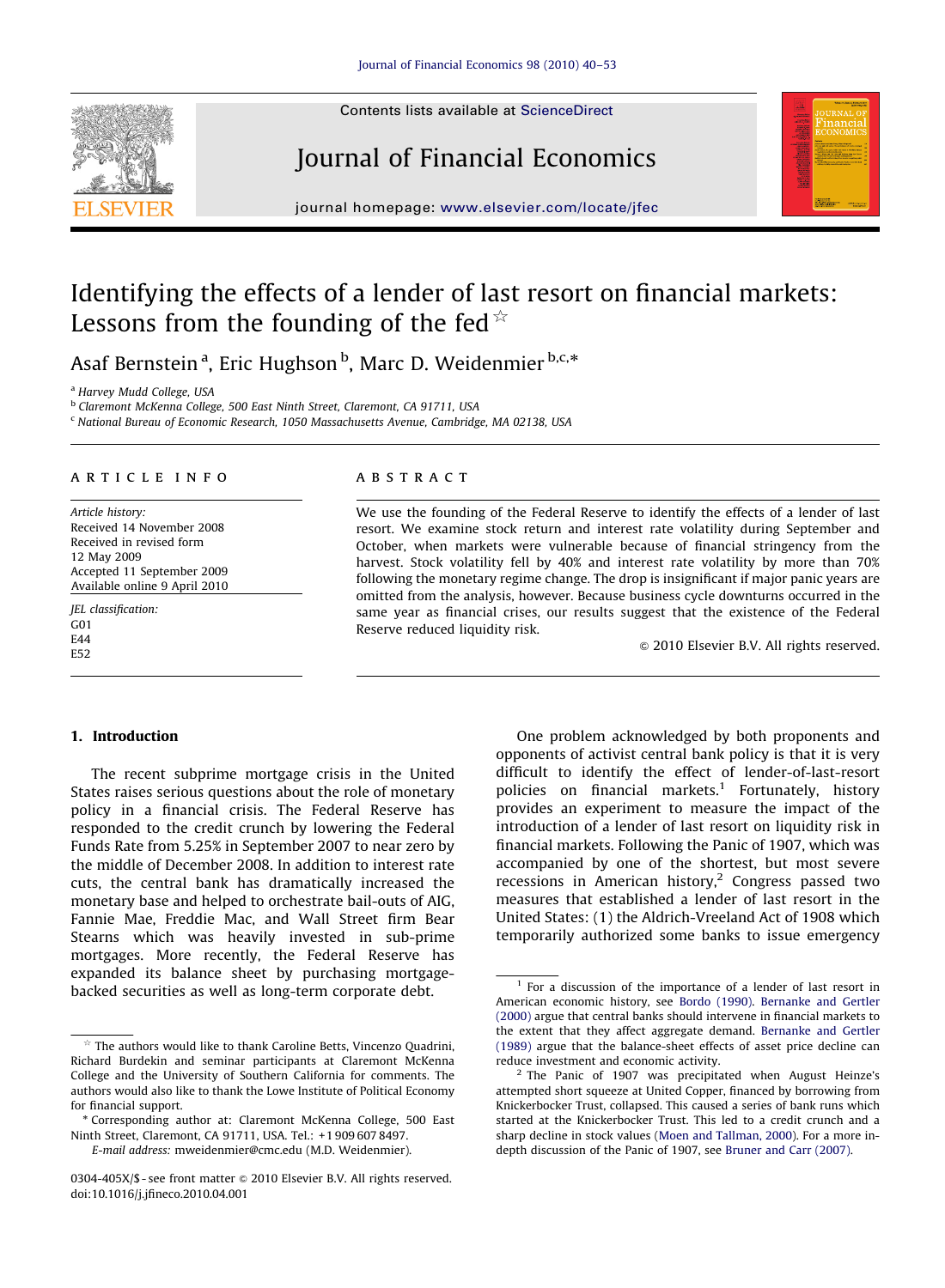currency during a financial crisis and (2) the Federal Reserve Act of 1913 that established a public central bank. The legislation was designed to provide a ''more elastic currency'' (i.e., liquidity) that could meet the seasonal demands of economic activity caused by the agricultural cycle. Several of the most severe financial crises of the National Banking Period (1863–1913) including the panics of 1873, 1890, and 1907, occurred in the months of September and October because of financial stress associated with the costs of harvesting crops in the fall ([Kemmerer, 1911; Sprague, 1910\)](#page--1-0).<sup>3</sup>

The seasonal nature of financial crises in the National Banking Period motivates the identification strategy we employ to isolate the effects of the lender-of-last-resort function on interest rates and stock returns from other macroeconomic shocks.4 We compare the standard deviation of stock returns across the months of September and October over the period 1870–May 1908 with the standard deviation of stock returns in those same months during the Aldrich-Vreeland (June 1908–1913) and Federal Reserve (1913–1925) periods. We examine the volatility of asset prices in September and October for three reasons: (1) financial market volatility generally increases prior to the onset of a recession [\(Schwert,](#page--1-0) [1989a](#page--1-0)), (2) the effects of the lender of last resort should have been largest in the fall harvest months when financial markets were often illiquid, and (3) given the absence of high-frequency and high-quality macroeconomic data during the National Banking Period, our identification approach should provide some insight into the chicken and egg problem: did financial crises have real effects or did real shocks cause financial crises [\(Barro,](#page--1-0) [2000; Davis, Hanes, and Rhode, 2007](#page--1-0))? If the former is true, then financial market volatility should have significantly declined with the establishment of a lender of last resort that provided liquidity to financial markets. To answer this question, we analyze the impact of the founding of the Fed on the stock market. We employ [Goetzmann, Ibbotson, and Peng's \(2001\)](#page--1-0) new comprehensive database of stock prices, hereafter GIP, from 1870 to 1925. The new stock price index significantly improves on the widely used Cowles Index by using month-end closing prices rather than the average of monthly highs and lows, thereby avoiding a significant autocorrelation problem in stock returns ([Schwert,](#page--1-0) [1989b; Working, 1960\)](#page--1-0).

An analysis of the GIP Index shows that stock volatility in September and October declined more than 40% following the passage of the Aldrich-Vreeland Act. Although we find that stock volatility in September and October was significantly greater than the other 10 months of the year prior to the passage of Aldrich-Vreeland, this was not true following the monetary regime change.<sup>5</sup> The results are robust to a wide variety of specification tests with the exception that the result does not hold if we use the Cowles Index for the empirical analysis.<sup>6</sup> However, we do not find a statistically significant drop in financial market volatility if the major panic years are dropped from the empirical analysis.<sup>7</sup>

We also examine short-term interest rate volatility in the months of September and October before and after the monetary regime change. The volatility of the call loan rate declined by more than 70% in the months of September and October following the passage of Aldrich-Vreeland. The analysis also shows that the reduction in interest rate volatility can be attributed to a decrease in the standard deviation of the call loan rate, not to a decline in the level and seasonality of interest rates. As with stock returns, we do not find a statistically significant drop in interest rate volatility if the major panic years are dropped from the analysis. Given that the largest financial panics were preceded by the onset of an economic recession, this suggests that the primary effect of the creation of the Federal Reserve was to dramatically reduce liquidity risk in years when there was a business cycle turning point and a financial crisis.

We begin the analysis with a brief history of the National Banking Period prior to World War I. We then discuss the new database on stock prices in the pre-CRSP era. This is followed by an empirical analysis of stock and interest rate volatility. We conclude with a discussion of the implications of our results for future studies in financial economics and the role of monetary policy during a financial crisis.

#### 2. The national banking period (1863–1913)

The National Banking Acts of 1863, 1864, and 1865 were passed to raise revenue to fight the Civil War, create a uniform currency, and to standardize the banking system in the United States. Prior to the passage of the monetary legislation, hundreds of different currencies circulated at different exchange rates in the United States during the antebellum period. The Acts required banks to maintain minimum levels of capital, dependent on the

<sup>&</sup>lt;sup>3</sup> For a discussion of the links between agricultural shocks in the cotton market and recessions in the pre-World War I period, see [Davis,](#page--1-0) [Hanes, and Rhode \(2007\).](#page--1-0)

<sup>4</sup> [Fishe and Wohar \(1990\),](#page--1-0) for example, argue that World War I and the closure of the New York financial markets played an important role in the change in the stochastic behavior of interest rates, in addition to the founding of the Federal Reserve. Given that these events all occurred around the same time, they argue that it is difficult to separate out the effects of these different events on interest rates.

<sup>5</sup> Previous studies by [Meltzer \(2003\),](#page--1-0) [Miron \(1986\)](#page--1-0) and [Mankiw,](#page--1-0) [Miron, and Weil \(1987\)](#page--1-0), find that the introduction of the Federal Reserve also reduced the seasonality and level of interest rates. [Caporale and](#page--1-0) [Caporale \(2003\)](#page--1-0) find that the introduction of the Federal Reserve led to a large reduction in the term premium a 6-month debt instrument pays over a 3-month one.

<sup>6</sup> Future research may usefully revisit some questions in financial economics using the new GIP Index. Some well-known studies that have employed the Cowles Index from the pre-CRSP era that have the autocorrelation problem include [Shapiro \(1988\),](#page--1-0) [Shiller \(1992\)](#page--1-0), and [Siegel \(2002\)](#page--1-0). Other studies have relied on stock indexes such as the Dow, which have a very small number of stocks, but do not have significant autocorrelation problems [Schwert \(1989a, 1989b\)](#page--1-0).

<sup>7</sup> Obviously, the results would not hold if we included the Great Depression as part of the analysis. Many studies, most notably [Friedman](#page--1-0) [and Schwartz \(1963\),](#page--1-0) argue that the Federal Reserve exacerbated the severity of the Great Depression because of tight monetary policy (i.e., the Fed failed to play the role of a lender of last resort).